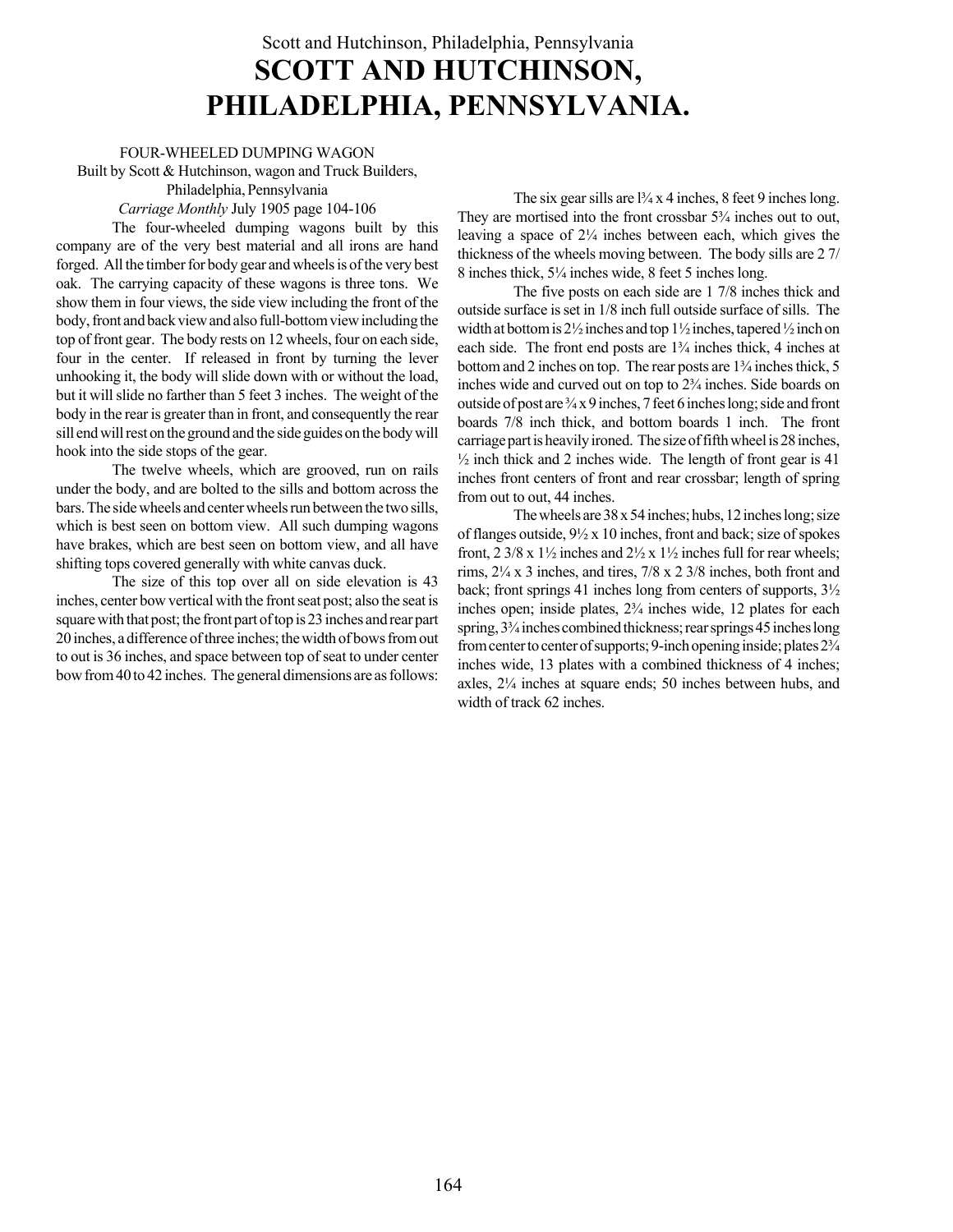Scott and Hutchinson, Philadelphia, Pennsylvania

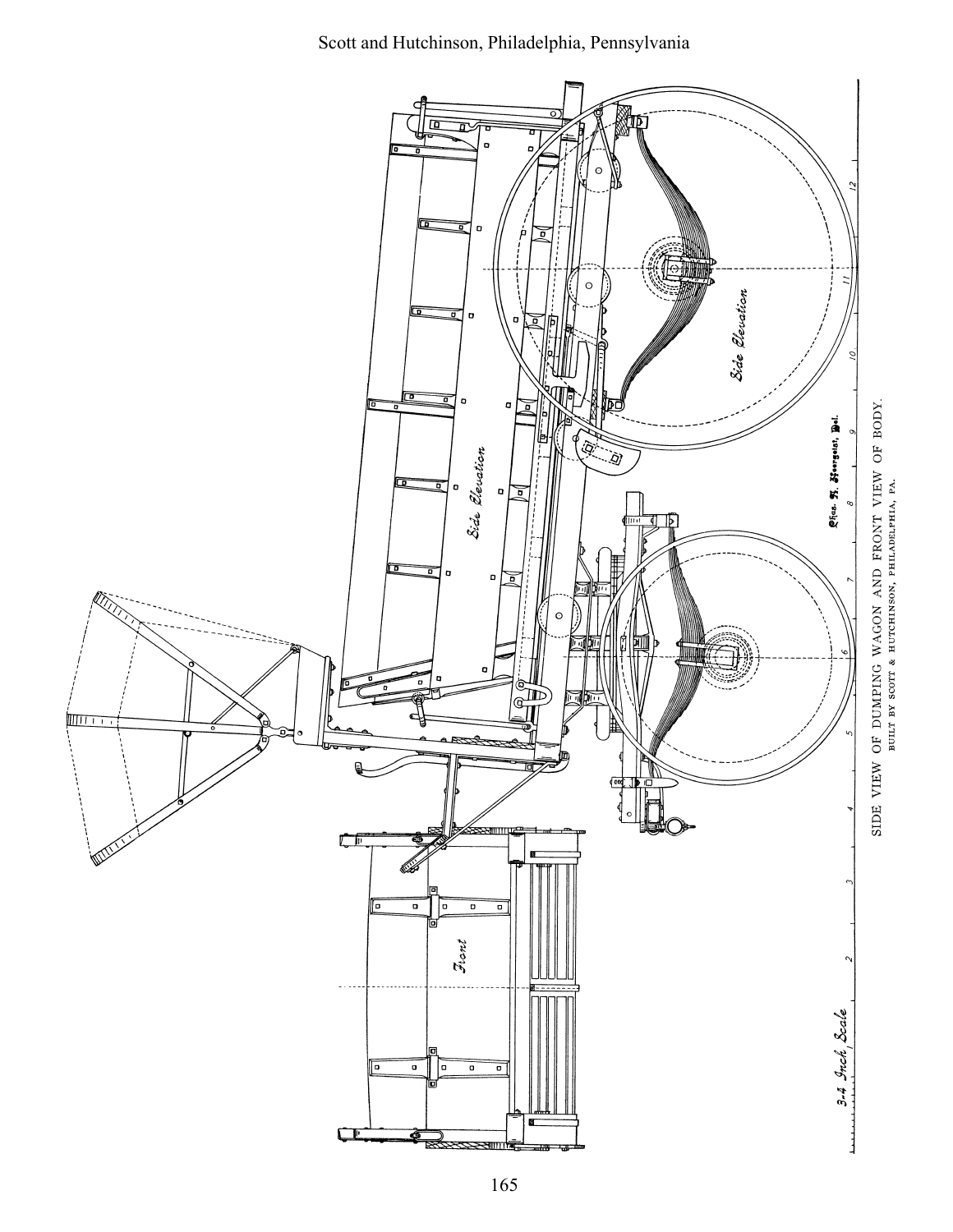

THE FRONT AND BACK ELEVATION OF FOUR-WHEEL DUMPING WAGON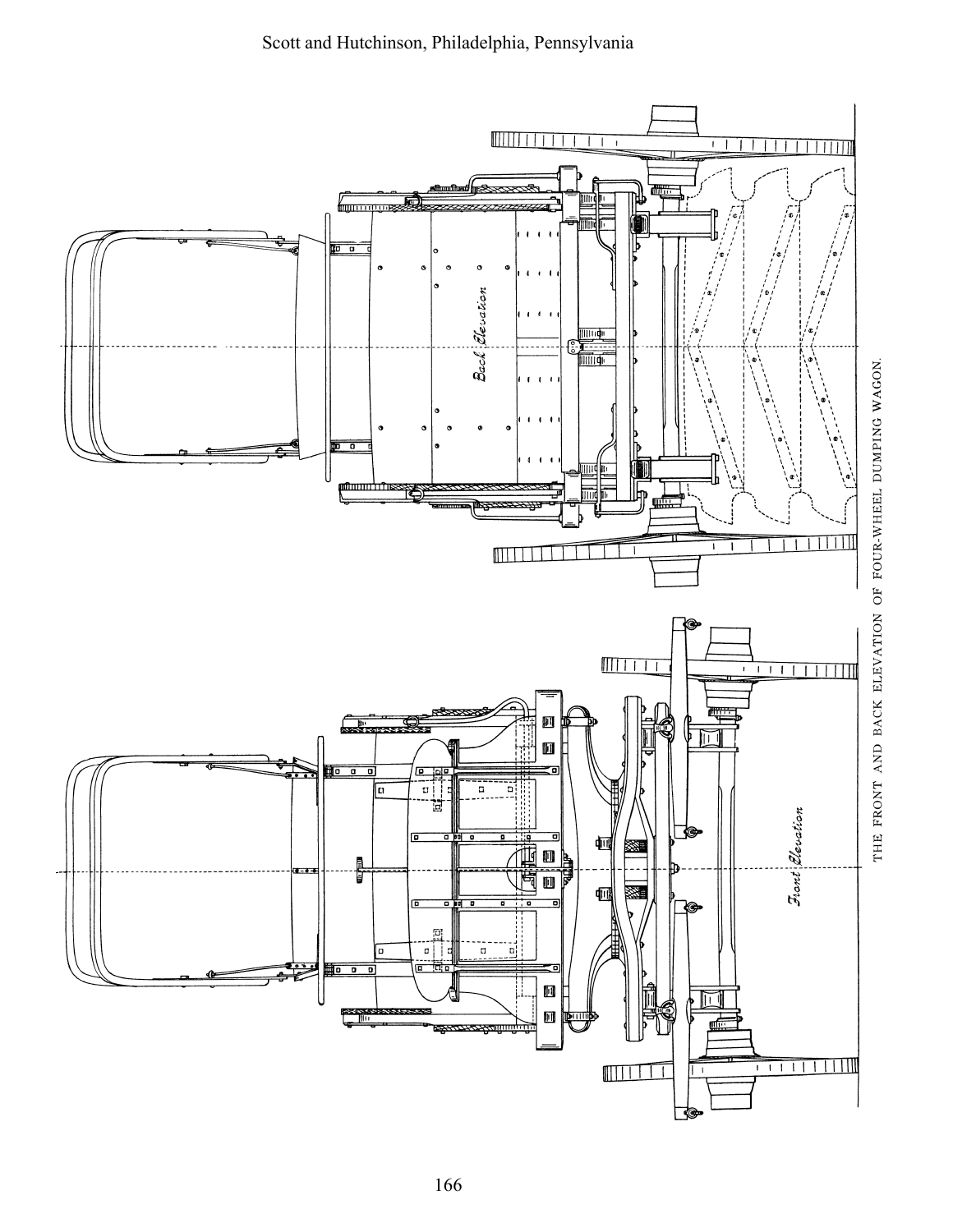

Scott and Hutchinson, Philadelphia, Pennsylvania